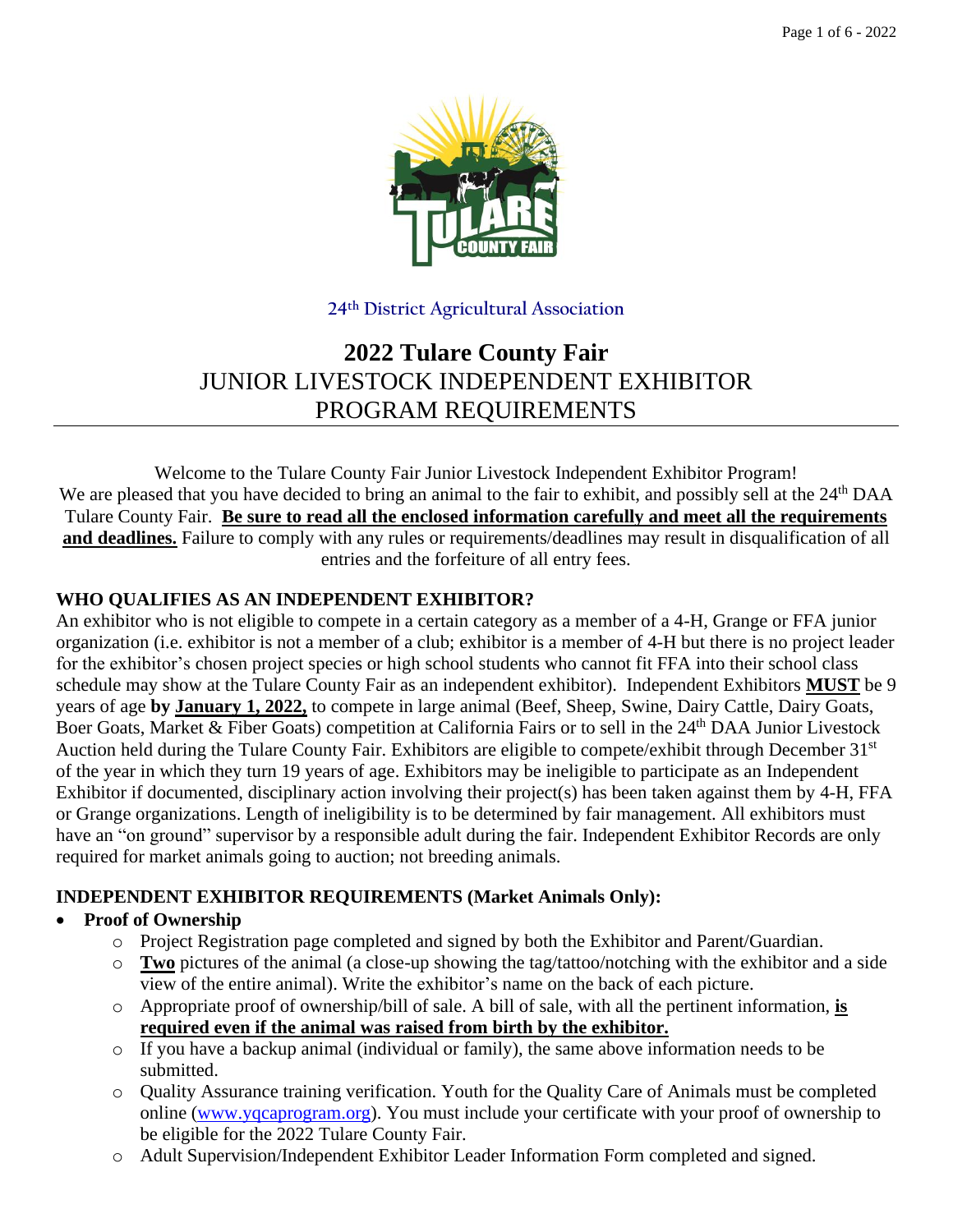- o Providing these documents will REGISTER you as an Independent Exhibitor for the 2022 Tulare County Fair. Turning in the Exhibitor Information form **DOES NOT** enter the exhibitor into the fair. See Entering the Fair section below.
- o **DEADLINE (by species) no later than 4:00 PM at the Fair Office:**
	- Beef & Dairy Cattle 120 days before fair **Tuesday, May 17, 2022**
	- Sheep, Goats & Swine 60 days before fair **Friday, July 15, 2022**
	- Rabbits & Poultry 30 days before fair **Monday, August 15, 2022**

- **Entering the Fair**
	- o The project animal must be "entered" into the annual fair either by paper entry form or through the online system. Paper entry forms may be obtained online (must include a \$5.00 processing fee for each) and online is entered through the fair website [\(www.tcfair.org\)](https://www.tcfair.org/). For online entries please input "IND" for the club's name. Be sure to complete the online entry by clicking submit, paying the fees and getting a confirmation email. Maintain the confirmation email for your records.
	- $\circ$  Exhibitor Handbooks are available on the website no later than June 1<sup>st</sup>.
	- o All State and Local Rules in the Exhibitor Handbook are to be reviewed and followed by the Exhibitor.
	- o Parent passes can be purchased at the same time as the project gets entered (either on paper or online).
	- o Exhibitors will receive a free wristband after weigh-in.
	- o **DEADLINE (paper & online):**
		-

▪ Paper & Online Entry **Friday, August 19, 2022, by 5pm**

### • **Training & Education**

- o MUST attend six (6) educational meetings/trainings, related to your project, from October to August of the current year.
- o Document each meeting/training, in your own format, with the following items: Date of Meeting/Training, Type of Meeting/Training, a Summary of what was discussed and Location of the Meeting/Training.
- o This information is to be turned into the fair office by the deadline below. If it is not turned in, the Independent Exhibitor **WILL NO**T be able to participate in the 2023 fair.
- o **DEADLINE (minimum of 6 meetings/trainings):**
	- Meeting/Training Verification Report **Wednesday, September 28, 2022**
		-

### • **Reporting**

- $\circ$  MUST provide a minimum of six (6) hours of community service. Document each service, in your own format, with the following items: Date of Service, Type of Service, a Summary/Description of the service that you provided and who it benefited, Location of Service and time spent on Service.
- o MUST provide documentation of all medication and weight gain/loss during the project. This record will show any shots or medication (including dosage and purpose) that was administered, and date(s) administered (follow withdrawal times on all medication). If NO medication was administered, a document stating that is to be turned in.

o **DEADLINE:**

▪ Community Service and Medication & Weight Reports **Wednesday, September 28, 2022**

### • **Tulare County Fair**

- $\circ$  A stall card is mandatory on the project pens. It is to identify the exhibitor, their animals, and their hometown.
- o Exhibitors must follow all rules and regulations, including dress code, pertaining to junior livestock exhibitors at the annual fair. See the Exhibitor Handbook for more detailed information.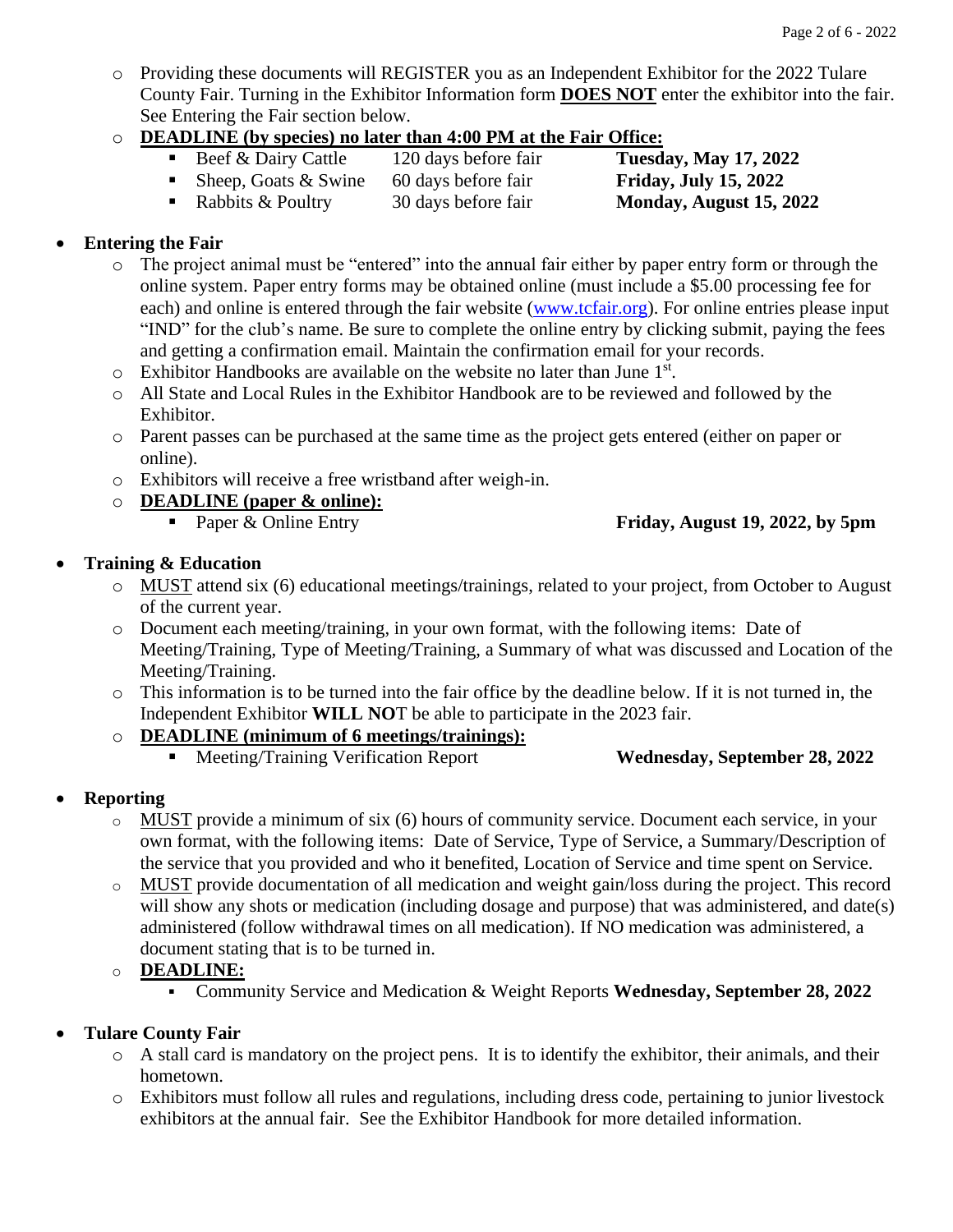### • **After the Tulare County Fair & 24th DAA Junior Livestock Auction**

- o After the auction, a list of buyers and supporters will be posted. You are responsible for writing your buyer and those that gave you add-ons during the auction. You will need to deliver your thank you cards in self-addressed stamped envelopes to the fair office in order to receive your auction check.
- o Auction checks will be available approximately 10 days after the auction.
- o **TO PICK UP YOUR PAYMENT**, all above items must have been turned in by the deadlines and the following:
	- MUST produce a Project Record. This record is used to record all expenses and income related to the project. If you have two projects, each animal should have its own project record. Document the information, in your own format, with the following items: Date, Description, Expense (including the purchase of the animal and feed costs), Income and Hours Spent on the project (training, feeding, etc.). All records should be documented clearly. Be sure to include all entry fees and sale costs as well as document the net profit on the project.
	- MUST submit a one (1) page, typed, double spaced, 12-point font summary of your overall project. This report will include what you learned, liked, would do again, etc.
	- Addressed, sealed, and stamped thank you cards to each buyer and add-ons MUST be brought in with the final reports **NO LATER THAN SEPTEMBER 30th .**
- o **Auction checks WILL NOT be released without the receipt of the Independent Exhibitor's Project Record, Project Summary and appropriate thank you cards.**

All reports and records, with the exception of the Project Registration Page and Supervisor Form, may be handwritten or typed by the Exhibitor and in a format of the Exhibitors choice.

Complete Independent Exhibitor Documents will be available for pickup after September 30<sup>th</sup>.

Unacceptable Records/Documents turned in may result in not being able to register as an Independent Exhibitor in the following year.

#### *All documents need to have the Exhibitor's Name and Project Year listed on the front.* The Tulare County Fair will run September 14-18, 2022.

We look forward to seeing you there and we hope you have an educational experience. If you have any questions or concerns, please contact the fair office at (559) 686-4707.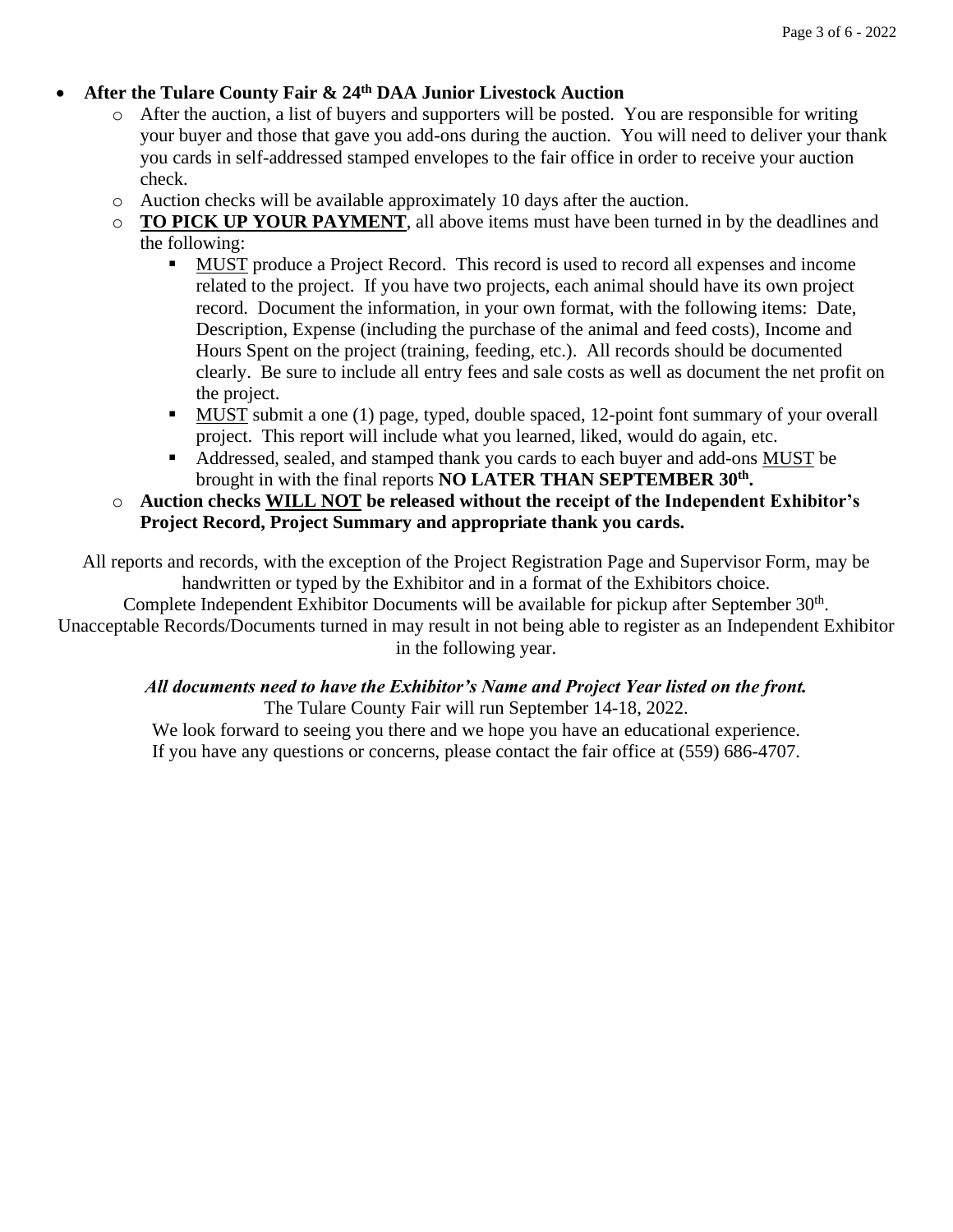## **INDEPENDENT EXHIBITOR PROJECT REGISTRATION PAGE**

Be sure to attach **TWO** required pictures of the project animal. and **a copy of the bill of sale** or **receipt for the purchase of the animal** and **quality assurance certificate to this form**.

Do a separate form for EACH animal you are registering.

# **EXHIBITOR INFORMATION:**

| Name    |  |
|---------|--|
| Address |  |
| City    |  |
| Phone   |  |

# **ANIMAL INFORMATION:**

| Name                              |  |
|-----------------------------------|--|
| Species                           |  |
| <b>Breed</b>                      |  |
| Date Purchased                    |  |
| <b>Breeder</b>                    |  |
| <b>Where Purchased</b>            |  |
| <b>Birth Date</b>                 |  |
| <b>Sex</b>                        |  |
| Cost                              |  |
| Identification (tag, notch, etc.) |  |

The undersigned declares,

- That his/her livestock entry(ies) has been under his/her ownership, care, and management for the appropriate amount of time according to State Rules (120 days prior to fair for beef and dairy; 60 days prior to fair for sheep, goats, and swine; 30 days prior to fair for rabbits and poultry).
- That he/she has not been a member of a junior division organization for this project since the current calendar year.
- That he/she will read, understand, and abide by all State and Local Rules pertaining to his/her junior livestock project printed in the 2022 Tulare County Fair Exhibitor Handbook.
- That he/she has attached the Quality Assurance Certificate.
- That he/she has received, completed, and will turn in all the appropriate records as required by the Tulare County Fair Junior Livestock Independent Exhibitor Program. Meeting deadlines to submit forms is the responsibility of the junior livestock exhibitor. *Failure to comply with all rules, regulations and deadlines may result in the disqualification of your project animal, all entries, forfeiture of all entry fees and no sale at the 24th DAA Junior Livestock Auction.*

\_\_\_\_\_\_\_\_\_\_\_\_\_\_\_\_\_\_\_\_\_\_\_\_\_\_\_\_\_\_\_ \_\_\_\_\_\_\_\_\_\_\_\_\_\_\_\_\_\_\_\_\_\_\_\_\_\_\_\_\_\_

Exhibitor Signature & Date Parent Signature & Date

Contact Number: \_\_\_\_\_\_\_\_\_\_\_\_\_\_\_\_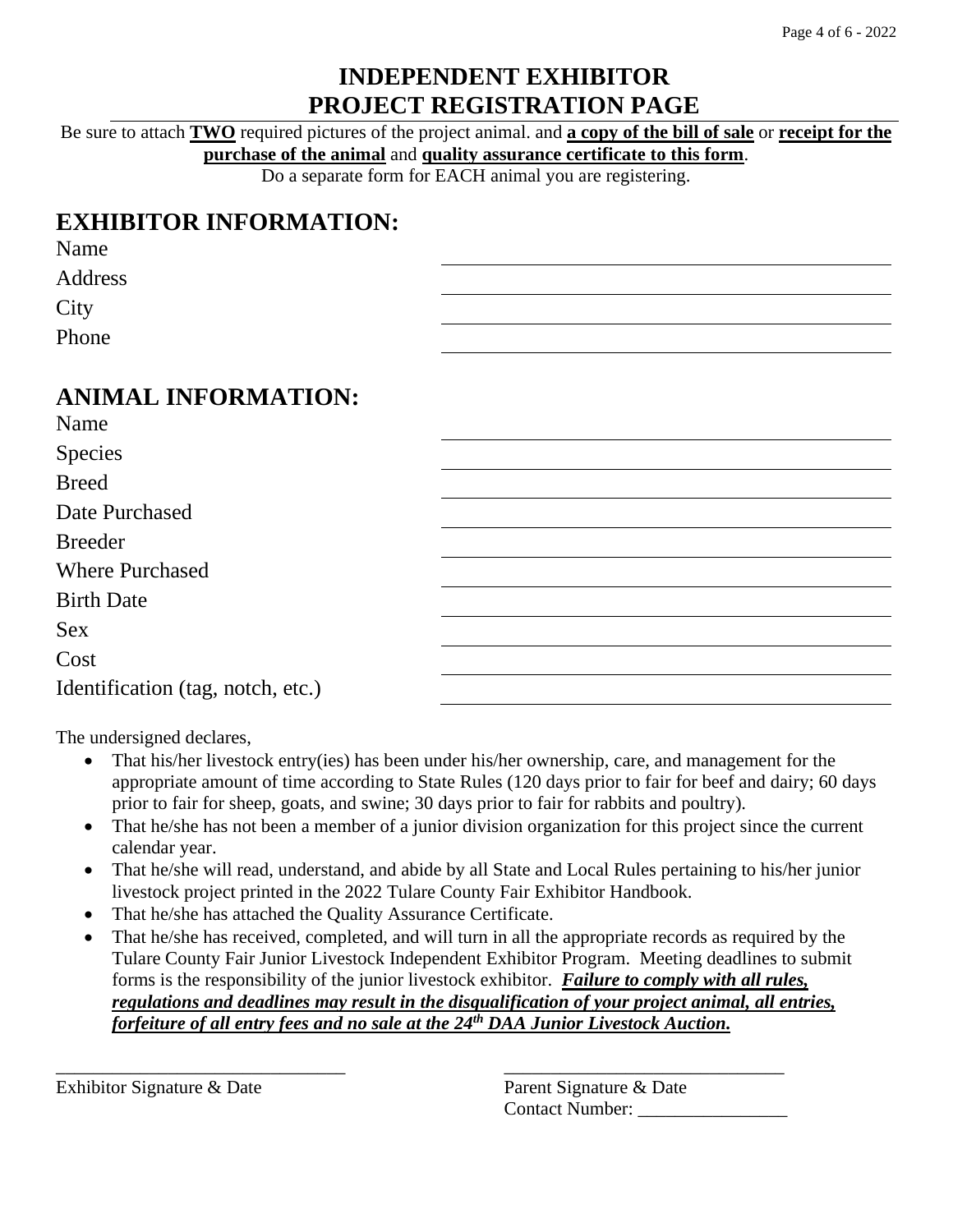## **INDEPENDENT EXHIBITOR ADULT SUPERVISOR/LEADER INFORMATION FORM**

As the responsible adult supervising this project, I certify that the animal(s) stated on the Independent Exhibitor Project Registration Form and shown in the photos is currently owned by the Independent Exhibitor. The project animal is in his/her care, being fed, watered, housed, and trained primarily by the Independent Exhibitor.

I further certify that I or my below name designee, will remain on the fairgrounds as a supervisor of the named Independent Exhibitor throughout the days of the fair.

| Name of Parent/Guardian                  |  |
|------------------------------------------|--|
| <b>Relationship to Exhibitor</b>         |  |
| <b>Phone Number</b>                      |  |
| Email                                    |  |
| <b>Signature of Parent/Guardian</b>      |  |
| <b>Date</b>                              |  |
|                                          |  |
| Name of Alternate Designated Supervisor  |  |
| <b>Relationship to Exhibitor</b>         |  |
| <b>Phone Number</b>                      |  |
| Email                                    |  |
| <b>Signature of Alternate Supervisor</b> |  |
| <b>Date</b>                              |  |